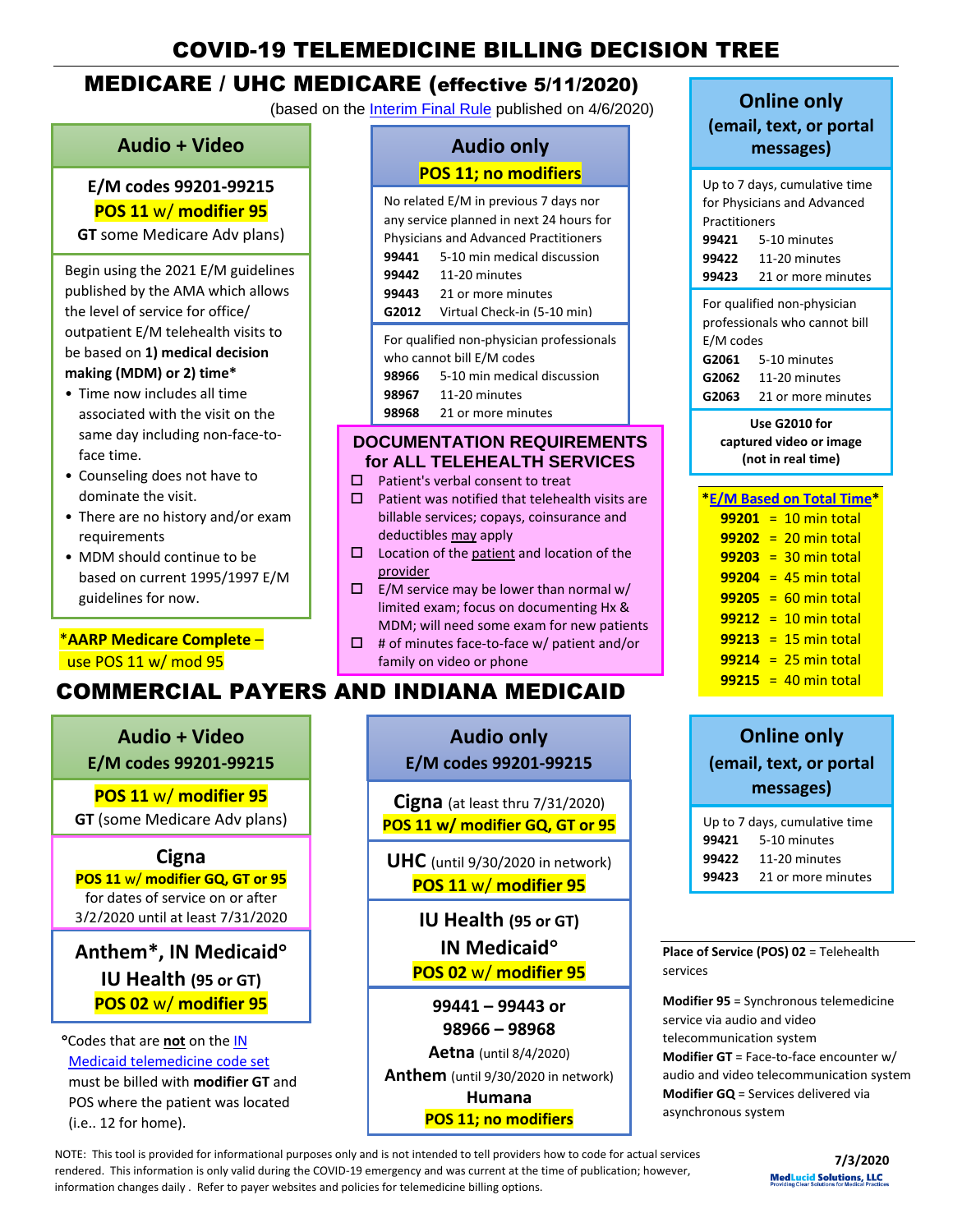#### **[AETNA](https://www.aetna.com/health-care-professionals/provider-education-manuals/covid-faq.html#acc_link_content_section_responsivegrid_copy__responsivegrid_accordion_12)**

For the next 90 days Aetna will cover **minor acute evaluation and management services care services rendered via telephone. A visual connection is not required. For general medicine and behavioral health visits – a synchronous audiovisual connection is still required**. Aetna's telemedicine policy is available to providers on the NaviNet and Availity portals. (**99441-99443 for telephone only)**

#### **[ANTHEM](https://providernews.anthem.com/georgia/article/information-from-anthem-for-care-providers-about-covid-19-4)**

Anthem does not cover telephone-only services today (with limited state exceptions) **but we are providing this coverage for 90 days effective March 19, 2020,** to reflect the concerns we have heard from providers about the need to support continuity of care for Plan members during extended periods of social distancing. Anthem will cover telephone-only medical and behavioral health services from in-network providers and out-of-network providers when required by state law. Anthem will waive associated cost shares for in-network providers only except where a broader waiver is required by law. Exceptions include chiropractic services, physical, occupational, and speech therapies.

#### **[CIGNA](https://static.cigna.com/assets/chcp/resourceLibrary/medicalResourcesList/medicalDoingBusinessWithCigna/medicalDbwcCOVID-19.html)**

Effective **April 06, 2020**, Cigna updated its guidance to **allow modifiers GQ, GT, or 95** to indicate virtual care for all services. This further aligns with CMS and feedback from our provider partners. Also consistent with CMS, providers should bill their standard face-to-face place of service for virtual care (e.g., POS 11). Please note that billing a POS 02 for virtual services may still result in reduced payment or denied claims due to current Cigna system limitations.

#### **[CMS MEDICARE](https://www.cms.gov/files/document/covid-19-physicians-and-practitioners.pdf)**

For **Medicare**, the level of service for office/outpatient E/M telehealth visits can be based on MDM or time. Time now includes all time associated on the same day including non-face-to-face time. Counseling does not have to dominates the visit. MDM should be based on current 95/97 Guidelines.

A broad range of clinicians can now provide certain services by **telephone** to their patients with CPT codes **98966-98968 or 99441-99443** or as **eVisits** with codes **99421-99423 or G2061-G2063.**

#### **[HUMANA](https://www.humana.com/provider/coronavirus/telemedicine)**

Humana understands that not all telehealth visits will involve the use of both video and audio interactions. For providers or members who don't have access to secure video systems, we will **temporarily accept telephone (audio-only) visits. These visits can be submitted and reimbursed as telehealth visits.** Please follow CMS or statespecific guidelines and bill as you would a standard telehealth visit.

#### **[IN MEDICAID](http://provider.indianamedicaid.com/ihcp/Bulletins/BT202034.pdf)**

Any IHCP-covered service – aside from the exclusions listed i[n BT202022](http://provider.indianamedicaid.com/ihcp/Bulletins/BT202022.pdf) and speech, occupational, and physical therapies – can be provided through audio-only, given that the service can reasonably be provided through audioonly communication. Some services may be better provided through video; however, the IHCP acknowledges some patients may not have access to video communication. Executive Order 2020-13 excludes speech, occupational and physical therapies from audio-only telemedicine.

#### **[UHC](https://www.uhcprovider.com/en/resource-library/news/Novel-Coronavirus-COVID-19/covid19-telehealth-services/covid19-telehealth-services-telehealth.html)**

Starting May 11, 2020, telehealth visits for UHC Medicare Advantage members, including DSNP members, must be an interactive audio-video visit (such as Zoom, FaceTime, Skype, Google Duo or dedicated telehealth solutions) to qualify for reimbursement, except for certain audio-only visits classified by [CMS](https://click.provideremail.uhc.com/?qs=236dc56a6900c270fe7d54c7c901d6a470c3d4a3ef183d7eb86068edf657893c1a531bb332f6488e740b30001e63a7307f6d82a42c483a7d) on May 1, 2020. Medicare fee schedule rates for audio-only [evaluation and management codes](https://click.provideremail.uhc.com/?qs=236dc56a6900c270ee25d14c61d1a4f1aab0518079be7ceb1fb50d0bdb71e1010a7a3c0134808f3ad624f3b280e3a5b6b0e23b4b8788b01b) (99441-99443) have been adjusted retroactively for dates of service March 1, 2020 or later, such that reimbursement aligns with in-office fee schedule rates for comparable codes.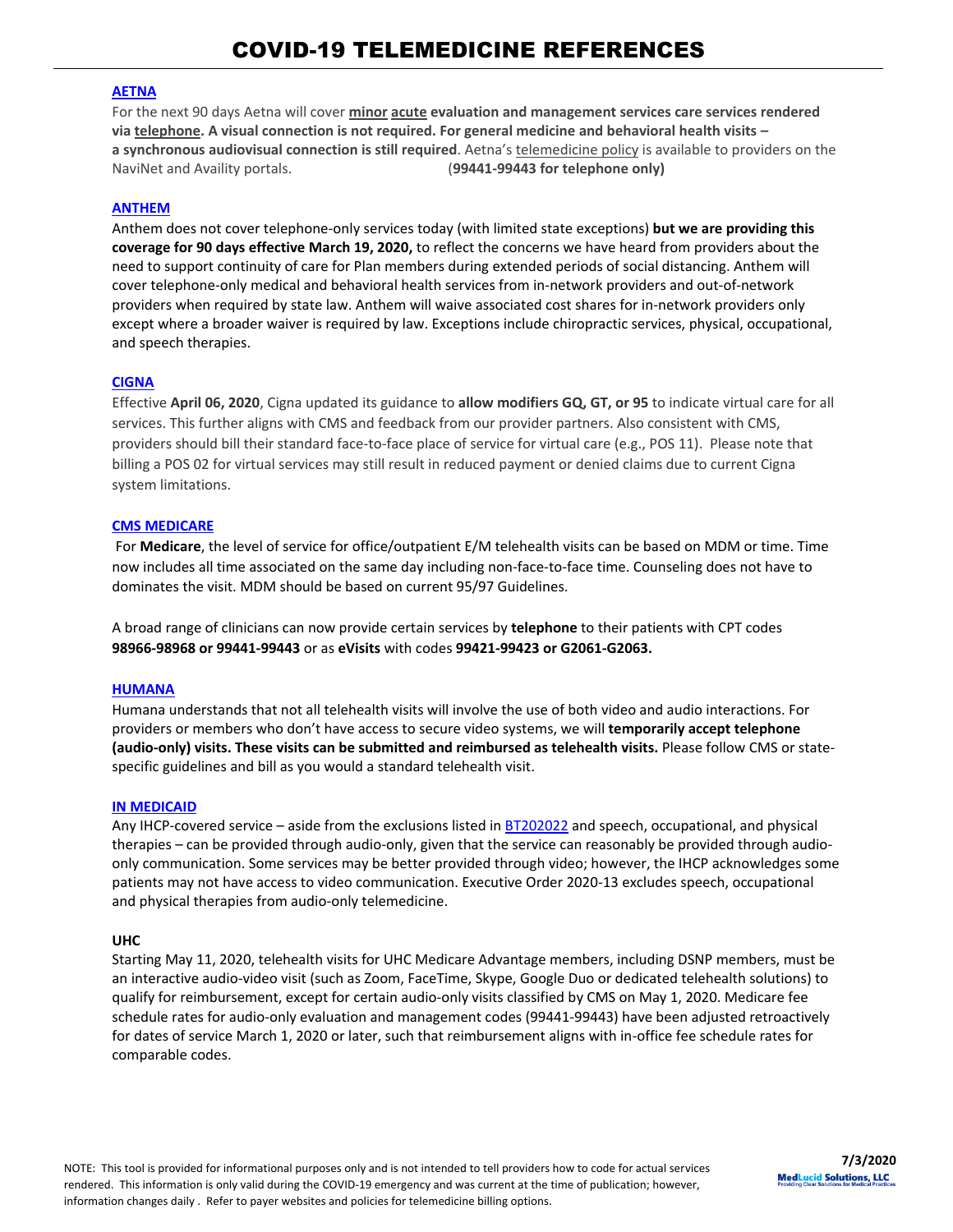Under the Families First legislation all health plans are required to provide coverage of COVID-19 testing without cost sharing to patients. Do not charge copays or co-insurance for these services. Do not collect any money for self-pay patients related to COVID-19 testing or services. Federal funding will be available to cover these expenses.

| <b>PAYER</b>    | <b>COST SHARING for COVID-19 Treatment</b>           | <b>COST SHARING for Telehealth Services</b>       |
|-----------------|------------------------------------------------------|---------------------------------------------------|
| <b>Medicare</b> | May apply based on services / USE MODIFIER CS        | Copays and coinsurance may apply                  |
|                 |                                                      | May be waived by providers without penalty or     |
|                 |                                                      | sanctions                                         |
| Aetna           | Waived for inpatient admissions or health            | Waived until August 4, 2020                       |
|                 | complications associated with COVID-19               |                                                   |
| <b>Anthem</b>   | Waived (thru Sept 30, 2020 for in-network providers) | Waived (March 17 - Sept 30, 2020 - in network)    |
| <b>Cigna</b>    | Waived (through July 31, 2020) / USE MODIFIER CS     | Waived (through July 31, 2020)                    |
| <b>Humana</b>   | Waived for in-network and out-of-network providers / | Waived for participating/in-network providers     |
|                 | <b>USE MODIFIER CS</b>                               |                                                   |
| <b>UHC</b>      | Waived (through Sept 30, 2020)                       | Waived (March 31, 2020 - Sept 30, 2020) for in-   |
|                 |                                                      | network telehealth visits for medical, outpatient |
|                 |                                                      | behavioral and PT/OT/ST                           |

NOTE: Waiver of cost-sharing and telehealth coverage is optional, although encouraged, for all selffunded plans

| <b>Service</b>                                                                                                | Code(s) to bill                                                                                                                                                             | <b>Comments</b>                                                                                                                                                                                                                                                                             |
|---------------------------------------------------------------------------------------------------------------|-----------------------------------------------------------------------------------------------------------------------------------------------------------------------------|---------------------------------------------------------------------------------------------------------------------------------------------------------------------------------------------------------------------------------------------------------------------------------------------|
| Virtual screening telephone<br>consult (5-10 minutes)                                                         | G2012                                                                                                                                                                       | Must be performed by a licensed provider<br>٠<br>Cost-share will be waived                                                                                                                                                                                                                  |
| Virtual or face-to-face visit for<br>screening<br>for suspected or likely COVID-<br>19 exposure               | Usual face-to-face E/M code<br>ICD10 code Z03.818 or Z20.828<br>$\bullet$<br>Modifier CS<br>$\bullet$<br>Append with GQ, GT or 95<br>$\bullet$<br>modifier for virtual care | Cost-share will be waived only when providers bill the<br>$\bullet$<br>appropriate ICD10 code along with modifier CS<br>Modifier CR and condition code DR can also be billed<br>$\bullet$                                                                                                   |
| Virtual or face-to-face visit for<br>treatment of<br>a confirmed COVID-19 case<br>COVID-19 laboratory testing | Usual face-to-face E/M code<br>ICD10 code B97.29 or U07.1<br>$\bullet$<br>Append with GQ, GT or 95<br>$\bullet$<br>modifier for virtual care<br>U0001, U0002, and 87635     | Cost-share will be waived only when providers bill the<br>$\bullet$<br>appropriate ICD10 code<br>Cigna will reimburse usual face-to-face rates<br>Effective for dates of service on and after February 4, 2020<br>$\bullet$<br>Laboratory test must be FDA-approved/authorized<br>$\bullet$ |
|                                                                                                               |                                                                                                                                                                             | Reimbursement at 100% of Medicare<br>Cost-share will be waived only when providers bill one of<br>these codes                                                                                                                                                                               |
| Other COVID-19 related<br>diagnostic tests (other than<br>COVID-19 test)                                      | Usual codes<br>ICD10 code Z03.818 or Z20.828<br>$\bullet$<br>Modifier CS<br>$\bullet$                                                                                       | For other laboratory tests when COVID-19 may be<br>$\bullet$<br>suspected<br>Cost-share will be waived only when providers bill the<br>$\bullet$<br>appropriate ICD10 code along with modifier CS<br>Modifier CR and condition code DR can also be billed<br>Paid per contract              |

### **[CIGNA COST-SHARING](https://static.cigna.com/assets/chcp/resourceLibrary/medicalResourcesList/medicalDoingBusinessWithCigna/medicalDbwcCOVID-19.html) through at least July 31, 2020**

### **[Waiving Cost Share for UHC Medicare Advantage Members](https://www.uhcprovider.com/en/resource-library/news/Novel-Coronavirus-COVID-19/pa-covid19-updates.html?cid=em-providernews-covid-19nationalemail5-may20)**

UnitedHealthcare is waiving cost share (copays, coinsurance and deductibles) for UnitedHealthcare Medicare Advantage plan members **for all covered office-based professional services performed by both primary care physicians and specialists with dates of service starting May 11, 2020 until at least Sept. 30, 2020.** Waiving cost share for primary care and specialty care can make it easier for members to get the care they need, however they choose to access it.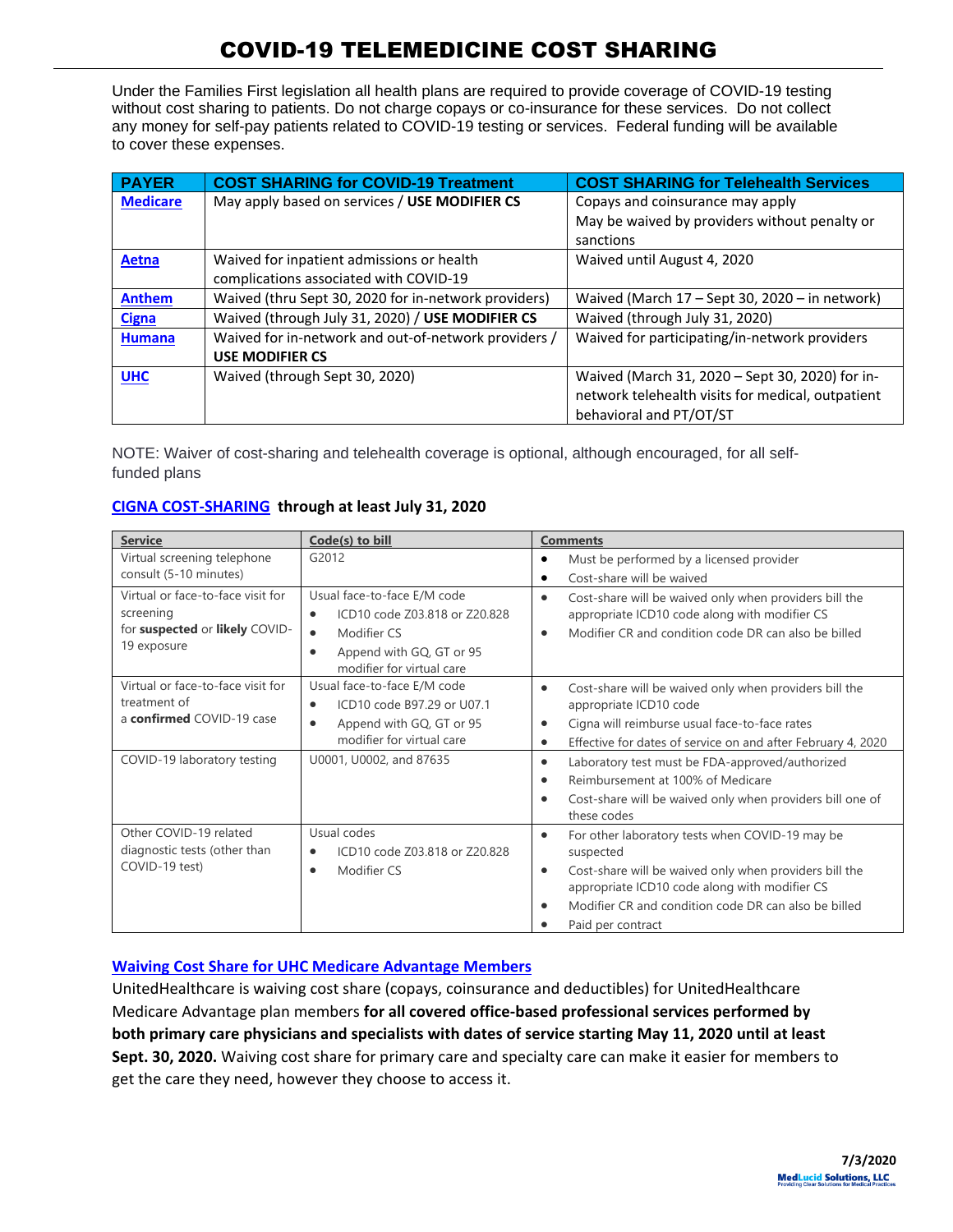## **COVERED TELEHEALTH SERVICES**

- Starting on March 6, 2020, Medicare can pay for telehealth services, including **office, hospital, and other visits** furnished by physicians and other practitioners to patients located anywhere in the country, including in a patient's place of residence.
- For Medicare telehealth services, **report the POS code that would have been reported had the service been furnished in person with modifier 95**. This will allow for services to be paid at the same rate they would have been paid if the services were furnished in person.
- Professional consultations, office visits, and office psychiatry services that are currently on the list of telehealth services **require the use of interactive audio and video equipment.**
- The following codes have been added to the list of services that can be provided via telehealth
	- o **Emergency Department Visits:** CPT codes 99281-99285
	- o **Initial and Subsequent Observation, and Observation Discharge Day Management:** CPT codes 99217-99220, 99224-99226, 99234-99236
	- o **Initial hospital care and hospital discharge day management:** CPT codes 99221-99223, 99238- 99239
	- o **Initial nursing facility visits and nursing facility discharge day management:** CPT codes 99304- 99306, 99315-99316
	- o **Critical Care Services:** CPT codes 99291-99292
	- o **Domiciliary, Rest Home, or Custodial Care services:** CPT codes 99327-99238, 99334-99338
	- o **Home Visits:** CPT codes 99341-99345, 99347-99350
	- o **Inpatient Neonatal and Pediatric Critical Care:** CPT codes 99468-99649, 99471-99476
	- o **Initial and Continuing Intensive Care Services:** CPT codes 99477-99480
	- o **Care Planning for Patients with Cognitive Impairment:** CPT code 99483
	- o **Group Psychotherapy:** CPT code 90853
	- o **End-Stage Renal Disease (ESRD) Services:** CPT codes 90952-90953, 90959, 90962
	- o **Psychological and Neuropsychological Testing:** CPT codes 96130-96133, 96136-96139
	- o **Therapy Services:** CPT codes 97161-97168, 97110, 97112, 97116, 97535, 97750, 97755, 97760- 97761, 92521-92524, 92507
	- o **Radiation Treatment Management Services:** CPT code 77427
- Frequency restrictions are lifted for each of the following listed codes for subsequent inpatient visits and subsequent NF visits furnished via Medicare telehealth for the duration of the PHE for the COVID-19 pandemic:
	- o **Subsequent Inpatient Visits:** CPT codes 99231-99233
	- o **Subsequent Nursing Facility Visits:** CPT codes 99307-99310
	- o **Critical Care Consultation Services:** HCPCS codes G0508-G0509
	- o **Required "Hands-on" Visits for ESRD Monthly Capitation Payments:** CPT codes 90951- 90955, 90957-90970

# **LEVEL OF OFFICE/OUTPATIENT E/M SERVICES BASED ON MDM OR TIME**

On an interim basis, we are revising our policy to specify that the office/outpatient E/M level selection for these services when furnished via telehealth can be based on MDM or time, with time defined as **all of the time associated with the E/M on the day of the encounter**; and to remove any requirements regarding documentation of history and/or physical exam in the medical record.

# **SUPERVISION REQUIREMENTS FOR INCIDENT-TO SERVICES**

Use of real-time, audio and video telecommunications technology allows for a billing practitioner to observe the patient interacting with or responding to the in-person clinical staff through virtual means, and thus, their availability to furnish assistance and direction could be met without requiring the physician's physical presence in that location.